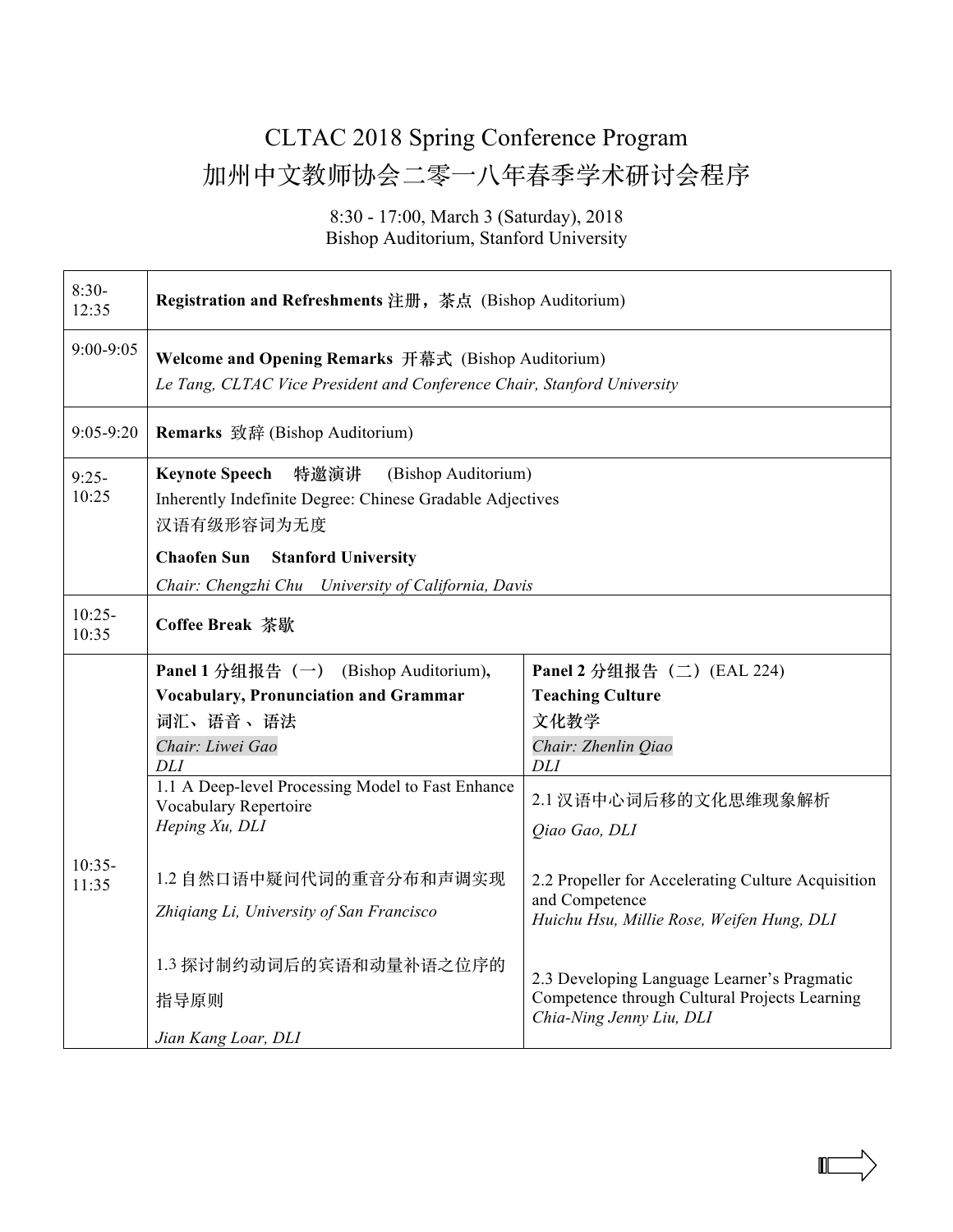|                   | Panel 3 分组报告 (三) (Bishop Auditorium)                                                               | Panel 4 分组报告 (四) (EAL 224)                                                                    |
|-------------------|----------------------------------------------------------------------------------------------------|-----------------------------------------------------------------------------------------------|
|                   | <b>Teachers and Learners</b>                                                                       | <b>K-12 Chinese Instruction</b>                                                               |
|                   | 教师与学习者                                                                                             | 中小学中文教学                                                                                       |
|                   | Chair: Chao Xie                                                                                    | Chair: Xiaolin Chang                                                                          |
|                   | DLI                                                                                                | Lowell High School                                                                            |
|                   | 3.1 关于中文教师对写作练习进行书面反馈的调                                                                            | 4.1 Beyond Being a Chinese Language Student:<br>Interdisciplinary Units in an Advanced Topics |
|                   | 査                                                                                                  | <b>Chinese Class</b>                                                                          |
|                   | Li Xu, Duke Kunshan University                                                                     | Mingjung Chen, Menlo School                                                                   |
|                   |                                                                                                    | 4.2 How to Train Your Dragon- Chinese Cultural                                                |
| $11:40-$          | 3.2 跨文化交际中的对外教师角色及对策                                                                               | Awareness in an American Community, Dragon                                                    |
| 12:40             | Zheng George, DLI                                                                                  | and Lion Dance Cultural Ambassador                                                            |
|                   |                                                                                                    | Peggy Kao, Western Sierra Collegiate Academy                                                  |
|                   | 3.3 Foreign Language Anxiety Relating to Students'<br>Performance in DLI Context<br>Yun Han-Dayton | 4.3 Discovering and Engaging in Dual Language<br>Classroom                                    |
|                   |                                                                                                    | Jing Ren, Sacramento City Unified School District                                             |
| $12:40-$<br>13:25 | Lunch Break 午餐 (Bishop Auditorium)                                                                 |                                                                                               |
|                   | Panel 5 分组报告 (五) (Bishop Auditorium)                                                               | Panel 6 分组报告 (六) (EAL 224)                                                                    |
|                   | <b>New Approaches</b>                                                                              | <b>Listening, Speaking and Translation</b>                                                    |
|                   | 新教法                                                                                                | 听力、口语、翻译                                                                                      |
|                   | Chair: Zhiqiang Li                                                                                 | Chair: Wen-Chao (Chris) Li                                                                    |
|                   | University of San Francisco                                                                        | San Francisco State University                                                                |
|                   | 5.1 Establishing a Multilingual Mindset                                                            | 6.1 An Investigation of Metacognitive, Bottom-up                                              |
|                   | through Embracing the Linguistic Landscape in a                                                    | and Top-down Strategies in L2 Listening                                                       |
| $13:25-$          | <b>CFL Class</b>                                                                                   | Xibo Henderson, DLI                                                                           |
| 14:25             | Lihua Zhang, University of California, Berkeley                                                    |                                                                                               |
|                   | 5.2 Mind-Map: An Effective Approach to Enhance                                                     | 6.2 谈谈基于任务教学法的口语教学设计                                                                          |
|                   | Language Learning and Teaching                                                                     | Yan Shen, University of California, Los Angels                                                |
|                   | Anmin, Liu, DLI                                                                                    | 6.3 Translating Harry Potter's Magical Spells:                                                |
|                   |                                                                                                    | A Comparison of Renderings from Mainland                                                      |
|                   | 5.3 Empower Students with "Learning, Thinking,                                                     | China and Taiwan from the Perspectives of                                                     |
|                   | and Expressing Approach"<br>Lee-ching Lin, DLI                                                     | Transparency, Register, Meter, and Syntax                                                     |
|                   |                                                                                                    | Li Wright, San Francisco State University                                                     |
| $14:25-$<br>14:35 | <b>Coffee Break 茶歇</b>                                                                             |                                                                                               |
|                   | (Bishop Auditorium)<br>Panel 7 分组报告 (七)                                                            | Panel 8 分组报告 (八) (EAL 224)                                                                    |
|                   | <b>Curriculum Design</b>                                                                           | <b>Teaching Culture</b>                                                                       |
|                   | 课程设置                                                                                               | 文化教学                                                                                          |
|                   | Chair: Lihua Zhang                                                                                 | Chair: Hsin-Yun Liu                                                                           |
|                   | University of California, Berkeley                                                                 | City College of San Francisco                                                                 |